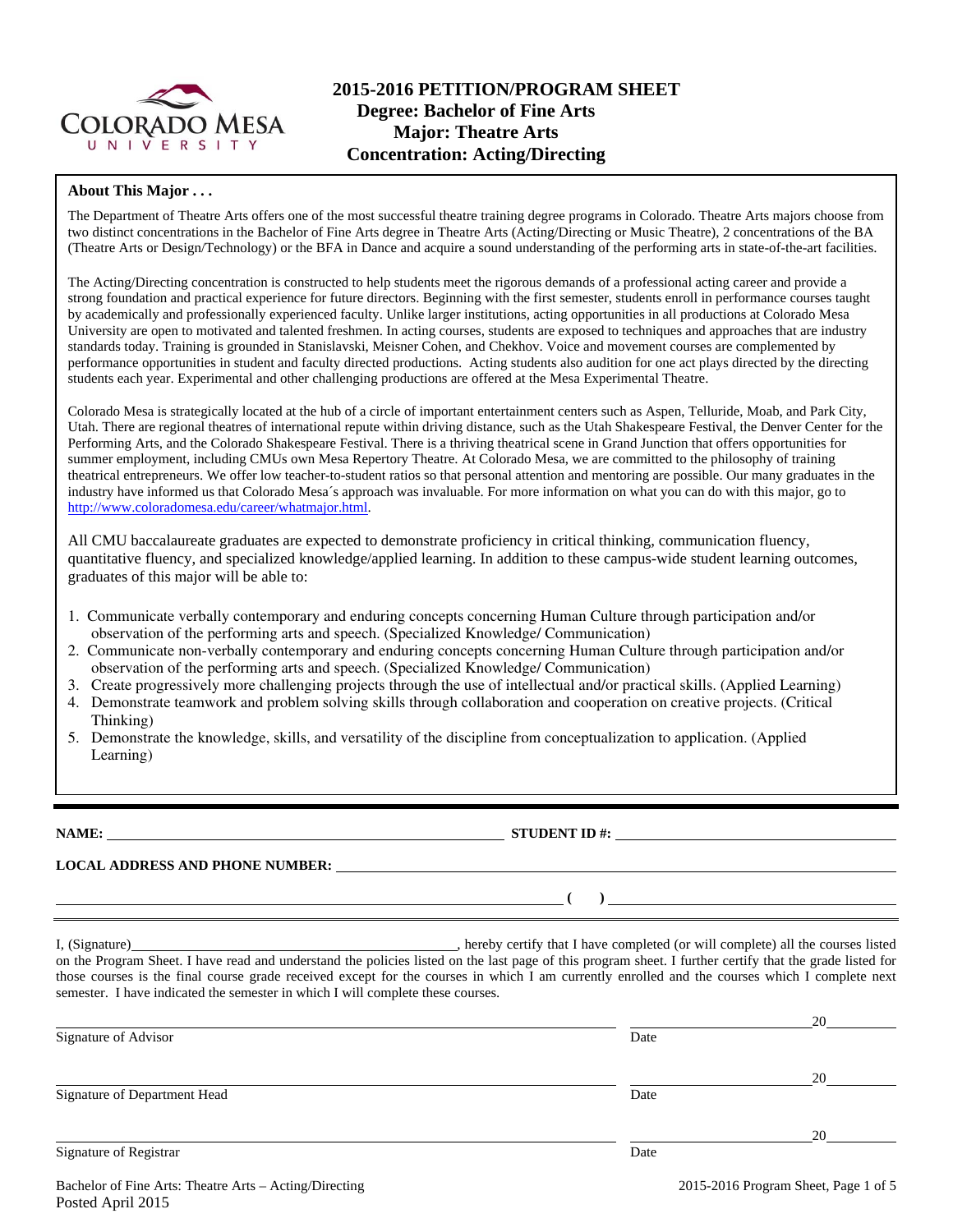#### **DEGREE REQUIREMENTS:**

- 120 semester hours total (Students must complete a minimum of 30 of the last 60 hours of credit at CMU, with at least 15 semester hours in major discipline courses numbered 300 or higher).
- 40 upper division credits (A minimum of 15 taken at the 300-400 course levels within the major at CMU).
- 2.00 cumulative GPA or higher in all CMU coursework.
- 2.00 cumulative GPA or higher in coursework toward the major content area.
- Pre-collegiate courses (usually numbered below 100) cannot be used for graduation.
- When filling out the program sheet a course can be used only once.
- A student must follow the CMU graduation requirements either from 1) the program sheet for the major in effect at the time the student officially declares a major; or 2) a program sheet for the major approved for a year subsequent to the year during which the student officially declares the major and is approved for the student by the department head. Because a program may have requirements specific to the degree, the student should check with the faculty advisor for additional criteria. It is the student's responsibility to be aware of, and follow, all requirements for the degree being pursued. Any exceptions or substitutions must be approved by the student's faculty advisor and Department Head.
- Essential Learning Capstone should be completed between 45 and 75 hours.
- See the "Undergraduate Graduation Requirements" in the catalog for additional graduation information.

**ESSENTIAL LEARNING REQUIREMENTS** (31 semester hours): See the current catalog for a list of courses that fulfill the requirements below. If a course is an Essential Learning option and a requirement for your major, you must use it to fulfill the major requirement and make a different selection for the Essential Learning requirement.

| Course No Title                                                                                                                                                                                  |                | Sem.hrs Grade Term/Trns<br>T             |
|--------------------------------------------------------------------------------------------------------------------------------------------------------------------------------------------------|----------------|------------------------------------------|
| <b>English</b> (6 semester hours, must receive a grade of "C" or better and<br>must be completed by the time the student has 60 semester hours.)                                                 |                | T<br>S <sub>0</sub><br>T                 |
| ENGL 111 English Composition                                                                                                                                                                     | 3 <sup>7</sup> | T                                        |
| ENGL 112 English Composition                                                                                                                                                                     | 3              | T                                        |
| <b>Math MATH 110 or higher</b> (3 semester hours, must receive a grade of<br>"C" or better, must be completed by the time the student has 60 semester<br>hours.)                                 |                | S <sub>0</sub><br>T<br>T<br>T            |
| <b>Humanities</b> (3 semester hours)                                                                                                                                                             |                | T<br>S <sub>0</sub>                      |
| Social and Behavioral Sciences (6 semester hours)<br>the contract of the contract of the contract of the contract of the contract of                                                             |                | T<br>T<br>T                              |
| the control of the control of the control of the control of<br><b>Natural Sciences</b> (7 semester hours, one course must include a lab)<br><u> 2000 - Jan James James James James (j. 1920)</u> |                | $S_{0}$<br>$\overline{0}$<br>T<br>T<br>T |
|                                                                                                                                                                                                  |                |                                          |
| <b>Fine Arts</b> (3 semester hours)                                                                                                                                                              |                | <u>S</u><br>$\overline{\text{T}}$        |
| <b>History</b> (3 Semester Hours)                                                                                                                                                                |                | $\overline{\text{T}}$<br>T               |

Course No Title Sem.hrs Grade Term/Trns

### **WELLNESS REQUIREMENT** (2 semester hours)

|                               | 1                                                                                                                                                                                                                                                                                                                                                                                                                                  |                                                                                                                                                                                                                                                                                                                                                                                                                                                                                                                                                                                                                                                                               |
|-------------------------------|------------------------------------------------------------------------------------------------------------------------------------------------------------------------------------------------------------------------------------------------------------------------------------------------------------------------------------------------------------------------------------------------------------------------------------|-------------------------------------------------------------------------------------------------------------------------------------------------------------------------------------------------------------------------------------------------------------------------------------------------------------------------------------------------------------------------------------------------------------------------------------------------------------------------------------------------------------------------------------------------------------------------------------------------------------------------------------------------------------------------------|
|                               | 1                                                                                                                                                                                                                                                                                                                                                                                                                                  |                                                                                                                                                                                                                                                                                                                                                                                                                                                                                                                                                                                                                                                                               |
|                               |                                                                                                                                                                                                                                                                                                                                                                                                                                    |                                                                                                                                                                                                                                                                                                                                                                                                                                                                                                                                                                                                                                                                               |
|                               |                                                                                                                                                                                                                                                                                                                                                                                                                                    |                                                                                                                                                                                                                                                                                                                                                                                                                                                                                                                                                                                                                                                                               |
| Mayerick Milestone            |                                                                                                                                                                                                                                                                                                                                                                                                                                    |                                                                                                                                                                                                                                                                                                                                                                                                                                                                                                                                                                                                                                                                               |
|                               |                                                                                                                                                                                                                                                                                                                                                                                                                                    |                                                                                                                                                                                                                                                                                                                                                                                                                                                                                                                                                                                                                                                                               |
|                               |                                                                                                                                                                                                                                                                                                                                                                                                                                    |                                                                                                                                                                                                                                                                                                                                                                                                                                                                                                                                                                                                                                                                               |
|                               |                                                                                                                                                                                                                                                                                                                                                                                                                                    |                                                                                                                                                                                                                                                                                                                                                                                                                                                                                                                                                                                                                                                                               |
|                               |                                                                                                                                                                                                                                                                                                                                                                                                                                    |                                                                                                                                                                                                                                                                                                                                                                                                                                                                                                                                                                                                                                                                               |
|                               | 3                                                                                                                                                                                                                                                                                                                                                                                                                                  |                                                                                                                                                                                                                                                                                                                                                                                                                                                                                                                                                                                                                                                                               |
|                               | 3                                                                                                                                                                                                                                                                                                                                                                                                                                  |                                                                                                                                                                                                                                                                                                                                                                                                                                                                                                                                                                                                                                                                               |
|                               | 3 <sup>7</sup>                                                                                                                                                                                                                                                                                                                                                                                                                     |                                                                                                                                                                                                                                                                                                                                                                                                                                                                                                                                                                                                                                                                               |
| <b>Costume Construction I</b> | 3                                                                                                                                                                                                                                                                                                                                                                                                                                  |                                                                                                                                                                                                                                                                                                                                                                                                                                                                                                                                                                                                                                                                               |
| Voice and Diction             | 3                                                                                                                                                                                                                                                                                                                                                                                                                                  |                                                                                                                                                                                                                                                                                                                                                                                                                                                                                                                                                                                                                                                                               |
|                               |                                                                                                                                                                                                                                                                                                                                                                                                                                    |                                                                                                                                                                                                                                                                                                                                                                                                                                                                                                                                                                                                                                                                               |
|                               | 3                                                                                                                                                                                                                                                                                                                                                                                                                                  |                                                                                                                                                                                                                                                                                                                                                                                                                                                                                                                                                                                                                                                                               |
|                               |                                                                                                                                                                                                                                                                                                                                                                                                                                    |                                                                                                                                                                                                                                                                                                                                                                                                                                                                                                                                                                                                                                                                               |
|                               |                                                                                                                                                                                                                                                                                                                                                                                                                                    |                                                                                                                                                                                                                                                                                                                                                                                                                                                                                                                                                                                                                                                                               |
|                               |                                                                                                                                                                                                                                                                                                                                                                                                                                    |                                                                                                                                                                                                                                                                                                                                                                                                                                                                                                                                                                                                                                                                               |
|                               | 1                                                                                                                                                                                                                                                                                                                                                                                                                                  |                                                                                                                                                                                                                                                                                                                                                                                                                                                                                                                                                                                                                                                                               |
|                               |                                                                                                                                                                                                                                                                                                                                                                                                                                    |                                                                                                                                                                                                                                                                                                                                                                                                                                                                                                                                                                                                                                                                               |
|                               | 3                                                                                                                                                                                                                                                                                                                                                                                                                                  |                                                                                                                                                                                                                                                                                                                                                                                                                                                                                                                                                                                                                                                                               |
|                               | KINE 100 Health and Wellness<br>ESSL 290<br>ESSL 200<br>Script Analysis<br>THEA 260<br>$FLA$ and $T = 1$ and $T = 1$ and $T = 1$ and $T = 1$ and $T = 1$ and $T = 1$ and $T = 1$ and $T = 1$ and $T = 1$ and $T = 1$ and $T = 1$ and $T = 1$ and $T = 1$ and $T = 1$ and $T = 1$ and $T = 1$ and $T = 1$ and $T = 1$ and $T = 1$ and $T =$<br><b>REQUIREMENTS</b> (52 semester hours)<br>THEA 142 Make-Up or<br>THEA 143 Costuming | <b>WELLNESS REQUIREMENT</b> (2 semester hours)<br><b>ESSENTIAL LEARNING CAPSTONE</b> (4 semester hours)<br>(see English $&$ math pre-reqs) 3<br>Essential Speech (co-requisite) 1<br><b>FOUNDATION COURSES</b> (18 semester hours)<br>Students must take these Theatre courses prior to their Junior Year<br>Acting I: Beginning Acting<br>Theatre Practice: Scene Const.<br>One class in a foreign language. Must receive a grade of "C" or better.<br>FLAS 114 & 115 will <b>NOT</b> fulfill this requirement.<br><u>THEATRE ARTS – ACTING/DIRECTING MAJOR</u><br><b>Acting/Directing Emphasis</b> (52 Semester Hours)<br>Select 1 semester hour from THEA 117 or THEA 118: |

| THEA               |                                              |   |  |
|--------------------|----------------------------------------------|---|--|
| THEA 142           | Make-Up or                                   |   |  |
| THEA 143 Costuming |                                              | 3 |  |
| THEA 145           | Intro to Dramatic Literature                 | 3 |  |
| <b>THEA 156</b>    | Acting II: Cont. Scenework                   | 3 |  |
|                    | Select 1 semester hour from THEA 217 or 218: |   |  |
| THEA               |                                              |   |  |
| THEA 253           | <b>Acting III: Stage Movement</b>            | 3 |  |
| THEA 256           | Acting IV: Auditions                         |   |  |
|                    | Select 1 semester hour from THEA 317 or 318: |   |  |
| THEA               |                                              |   |  |
| THEA 331           | Theatre History I: 400 B.C.                  |   |  |
|                    | to 1642                                      | 3 |  |
| THEA 332           | Theatre History II:                          |   |  |
|                    | 1642-Present                                 | 3 |  |
| THEA 381           | Directing I                                  |   |  |
|                    | Select 1 semester hour from THEA 417 or 418: |   |  |
| THEA               |                                              |   |  |
| THEA 401           | Career Preparation                           |   |  |
| THEA 494           | Perf. Seminar (Capstone)                     |   |  |

| Select 9 semester hours from the following Advanced Acting |  |  |  |  |  |
|------------------------------------------------------------|--|--|--|--|--|
| Ontions THEA 300 353 354 356 369 453 454 459.              |  |  |  |  |  |

|       | $\sigma$ buons then you you you we would you tought to the top. |  |  |
|-------|-----------------------------------------------------------------|--|--|
| THEA  |                                                                 |  |  |
| THEA  |                                                                 |  |  |
| THF A |                                                                 |  |  |
|       |                                                                 |  |  |

|             | Select 6 semester hours from the following Theatre Options: |  |  |
|-------------|-------------------------------------------------------------|--|--|
|             | THEA, 322, 345, 380, 382, 411, 412 or ENGL 355:             |  |  |
| <b>THEA</b> |                                                             |  |  |
| <b>THEA</b> |                                                             |  |  |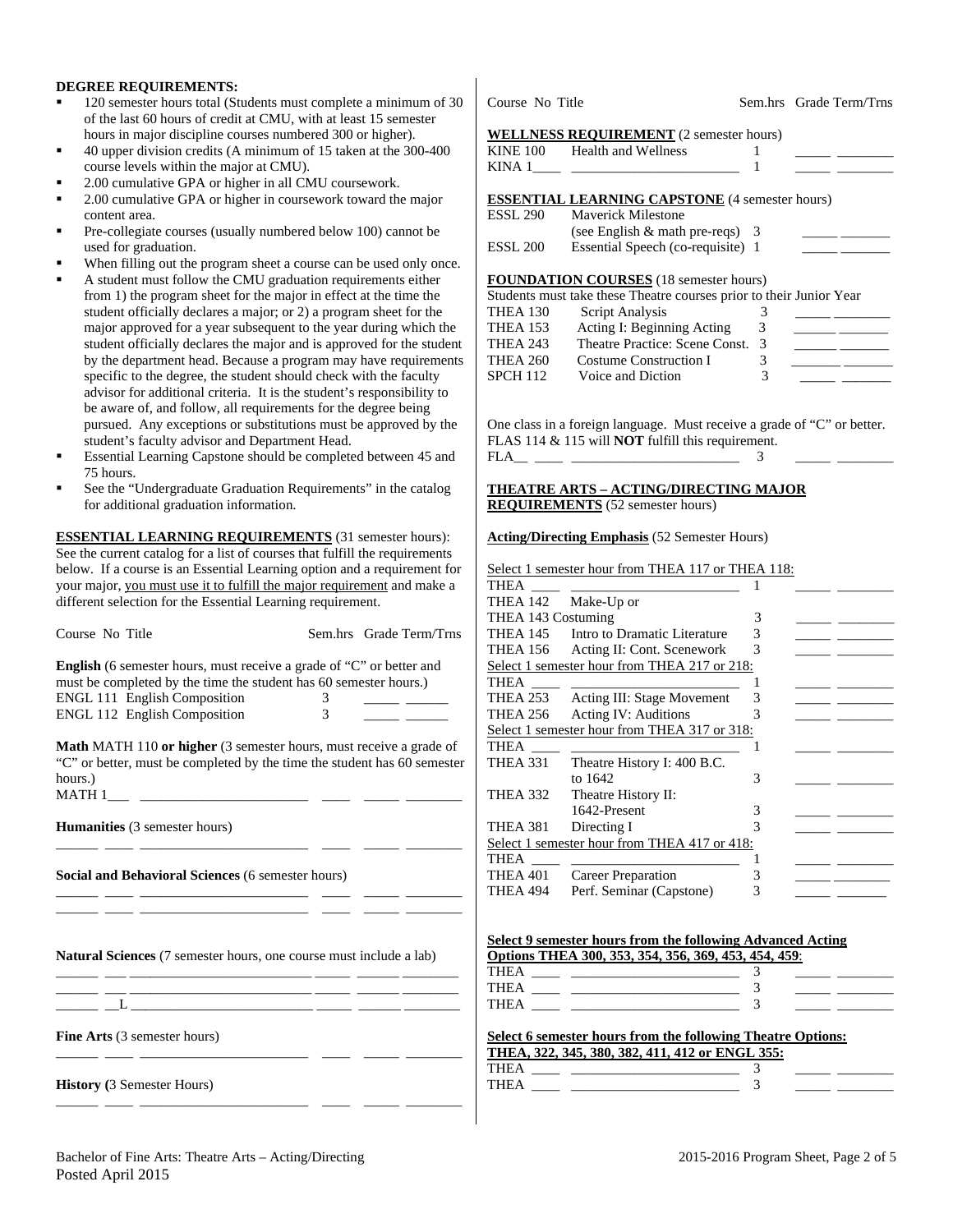#### **Select 3 semester hours from THEA 119, THEA 120, THEA 219, THEA 220 or THEA 147, THEA 148, THEA 247, THEA 248, or DANC 156, DANC 256, DANC 356:**

**Electives** (All college level courses appearing on your final transcript, not listed above that will bring your total semester hours to 120 hours.) (13 semester hours; additional upper division hours may be needed.)

## **THEATRE ARTS – Acting/Directing Concentration (52 Hours)**

- 
- THEA 142 Make-Up <u>or</u> THEA 143 Costuming (3) **Acting options:**<br>
THEA 145 Introduction to Dramatic Literature (3) **Acting options:**<br>
THEA 353 Adva
- THEA 145 Introduction to Dramatic Literature (3) THEA 353 Advanced Acting: Styles in Acting (3)
- 

- 
- 
- 
- THEA 331 Theatre History I: 400 BC to 1642 (3)
- 
- THEA 381 Directing I (3) **Options:**
- 
- 
- THEA 494 Performance Seminar (Capstone) (3) THEA 380 Playwriting (3)

# THEA 117 or 118 Play Production (1) **Select 9 semester hours from the following Advanced**

THEA 156 Acting II: Contemporary Scenework (3) THEA 354 Advanced Acting: The Meisner Approach (3) THEA 356 Advanced Acting: Dialects (3) THEA 217 or 218 Play Production (1) THEA 300 Advanced Acting: Stage Combat (2) THEA 253 Acting III: Stage Movement (3) THEA 453 Advanced Acting: Acting for the Camera THEA 256 Acting IV: Auditions (3) THEA 454 Adv.Acting: Elizabethan Acting Techniques (3) THEA 317 or 318 Play Production (1) THEA 459 Advanced Acting: Chekhov Technique (3)

#### THEA 332 Theatre History II: 1642-Present (3) **Select 6 semester hours from the following Theatre**

THEA 417 or 418 Play Production (1) THEA 322 Stage Management (3) THEA 401 Career Preparation (3) THEA 345 World Drama (3) THEA 382 Directing II (3) THEA 411 American Drama (3) THEA 412 Contemporary Drama (3) ENGL 355 Shakespeare (3)

#### **Select 3 semester hours from the following Performance Options:**

 THEA 119, 120, 219, 220 Tech Performance (1) **or**  THEA 147, 148, 247, 248 Drama Performance (1-2) **or**  DANC156, 256, 356 Dance Performance (1)

**Students are required to participate in exit examinations or other programs deemed necessary to comply with the college accountability requirement. All degree requirements must be completed as described above. Any exceptions or substitutions must be recommended in advance by the Faculty Advisor and approved by the Department Head.**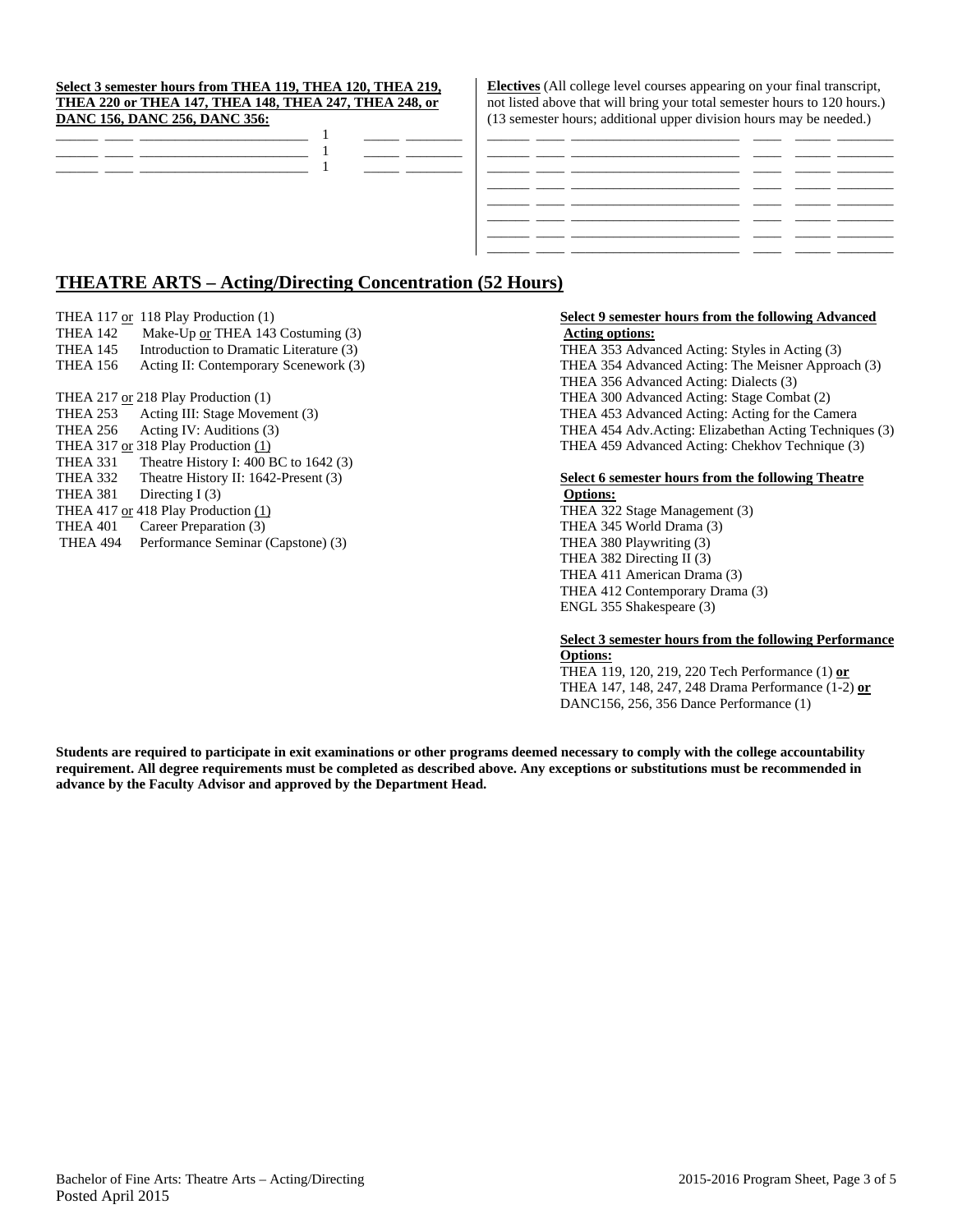# **SUGGESTED COURSE SEQUENCING FOR A MAJOR IN THEATRE ARTS – ACTING/DIRECTING**

This is a recommended sequence of course work. Certain courses may have prerequisites or are only offered during the Fall or Spring semesters. It is the student's responsibility to meet with the assigned advisor and check the 2 year course matrix on the website for course availability.

#### **FRESHMAN YEAR**

| <b>Fall Semester</b>              |                                           | <b>Hours</b> | <b>Spring Semester</b> |                                          | <b>Hours</b> |
|-----------------------------------|-------------------------------------------|--------------|------------------------|------------------------------------------|--------------|
| <b>ENGL 111</b>                   | <b>English Composition</b>                |              | <b>ENGL 112</b>        | <b>English Composition</b>               |              |
| MATH XXX (110 or higher)          |                                           |              | THEA 118               | Play Production $-\text{fall or spring}$ | (1)          |
| <b>Essential Learning History</b> |                                           |              | THEA 130               | Script Analysis (Foundation)             | 3            |
| <b>THEA 117</b>                   | Play Production $-\text{fall or spring}$  | (1)          | <b>THEA 145</b>        | Introduction to Dramatic Literature      | 3            |
| <b>THEA 153</b>                   | Acting I: Beginning Acting (Foundation) 3 |              | <b>THEA 156</b>        | Acting II: Contemporary Scenework        | 3            |
| <b>THEA 243</b>                   | Thea Practice: Scene Construction         |              | <b>THEA 260</b>        | <b>Costume Construction</b>              | 3            |
|                                   |                                           | 15-16        |                        |                                          | $15-16$      |

### **SOPHOMORE YEAR**

| <b>Fall Semester</b>      |                                           | <b>Hours</b>     | <b>Spring Semester</b>    |                                           | <b>Hours</b> |
|---------------------------|-------------------------------------------|------------------|---------------------------|-------------------------------------------|--------------|
| <b>SPCH 112</b>           | Voice and Diction                         |                  | <b>Essential Learning</b> | <b>Natural Science</b>                    | 3            |
| <b>Essential Learning</b> | Fine Arts                                 |                  | <b>Essential Learning</b> | <b>Humanities</b>                         | 3            |
| FLA XXX                   | Foreign Language Req (Foundation)         | 3                | <b>ESSL 290</b>           | <b>Maverick Milestone</b>                 | 3            |
| <b>KINE 100</b>           | <b>Health and Wellness</b>                |                  | <b>ESSL 200</b>           | <b>Essential Speech</b>                   |              |
| <b>THEA 217</b>           | Play Production -fall or spring           | $\left(1\right)$ | <b>KINA XXX</b>           | Activity                                  |              |
| <b>THEA 253</b>           | Acting III: Stage Movement                |                  | <b>THEA 218</b>           | Play Production -fall or spring           | (1)          |
|                           | Performance Option (THEA 147 Recommended) |                  | <b>THEA 256</b>           | Acting IV: Auditions                      | 3            |
|                           |                                           | 14-18            |                           | Performance Option (THEA 148 Recommended) |              |
|                           |                                           |                  |                           |                                           | $15-16$      |

#### **JUNIOR YEAR**

| <b>Fall Semester</b>      |                                           | <b>Hours</b> | <b>Spring Semester</b> |                                                          | <b>Hours</b> |
|---------------------------|-------------------------------------------|--------------|------------------------|----------------------------------------------------------|--------------|
| <b>Essential Learning</b> | Social and Behavioral Sciences            | 3            |                        | <b>Essential Learning Social and Behavioral Sciences</b> | 3            |
| <b>THEA 317</b>           | Play Production -fall or spring           | (1)          | <b>THEA 142</b>        | Make-up $OR$                                             |              |
| THEA 331                  | Theatre History I                         |              | <b>THEA 143</b>        | Costuming                                                |              |
| THEA 381                  | Directing I                               | 3            |                        |                                                          |              |
| Theatre Option            |                                           | 3            | THEA 318               | Play Production -fall or spring                          | (1)          |
|                           | Performance Option (THEA 247 recommended) |              | THEA 332               | Theatre History II                                       | 3            |
|                           |                                           | $13 - 14$    | <b>THEA XXX</b>        | <b>Advanced Acting Option</b>                            | 3            |
|                           |                                           |              |                        | Theatre Option (THEA 411 or 412 recommended)             | 3            |
|                           |                                           |              |                        |                                                          | 15-16        |

**15-16**

#### **SENIOR YEAR**

| <b>Fall Semester</b>      |                                | <b>Hours</b>        | <b>Spring Semester</b> |                                       | <b>Hours</b> |
|---------------------------|--------------------------------|---------------------|------------------------|---------------------------------------|--------------|
| <b>Essential Learning</b> | Natural Science with Lab       | 4                   | THEA 418               | Play Production $-fall \ or \ spring$ | (1)          |
| THEA 401                  | Career Preparation             |                     | THEA 494               | Performance Seminar (Capstone)        | 3            |
| <b>THEA 417</b>           | Play Production-fall or spring | (1)                 | THEA XXX               | <b>Advanced Acting Option</b>         | 3            |
| THEA XXX                  | <b>Advanced Acting Option</b>  |                     | Elective or Minor      |                                       | 7            |
| Elective or Minor         |                                | <u><sub>0</sub></u> |                        |                                       | $13 - 14$    |
|                           |                                | 16-17               |                        |                                       |              |

Performance Options: THEA 119, 120, 219, 220 **or** THEA 147, 148, 247, 248 **or** DANC156, 256, 356 Theatre Options: THEA 322, 345, 380, 382,411, 412, **or** ENGL 355 Advanced Acting Options: THEA 353, 354, 356. 369, 453, 454, 459